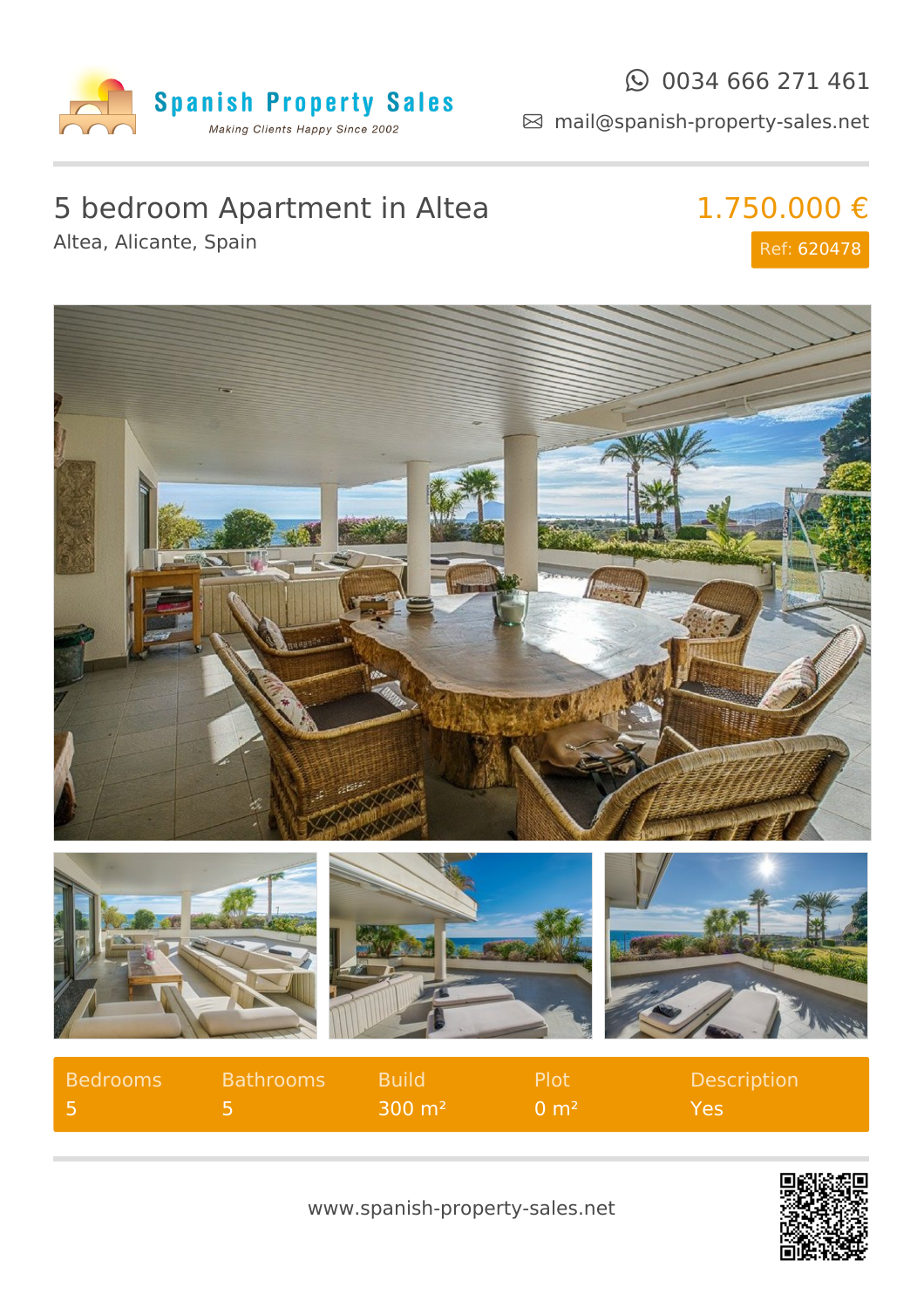

mail@spanish-property-sales.net

## 5 bedroom Apartment in Altea

Altea, Alicante, Spain



#### Description

Unique front-line apartment with direct access to the beach This impressive apartment is a unique property due to its size and its location by the sea, in a luxury complex, with all services, in a quiet residential area in Altea. The apartment is located in a corner of the complex and it has direct access to the beach through the garden. It consists of an entrance hall, five bedrooms, five bathrooms, four of them en-suite, a spacious fully fitted modern kitchen with a dining area, a large living room with stunning sea views and a huge terrace with breath-taking sea views. Two of the bedrooms, both with en-suite bathrooms, are independent from the main apartment and they have their own private entrance from the terrace. A parking space is included. The complex has two outdoor pools by the sea, a heated pool, sauna, gym, large gardens with stunning sea views and direct access to the beach. A unique dwelling, by the sea in one of the most beautiful areas of the Costa Blanca. Come and view it, it's worth a visit!